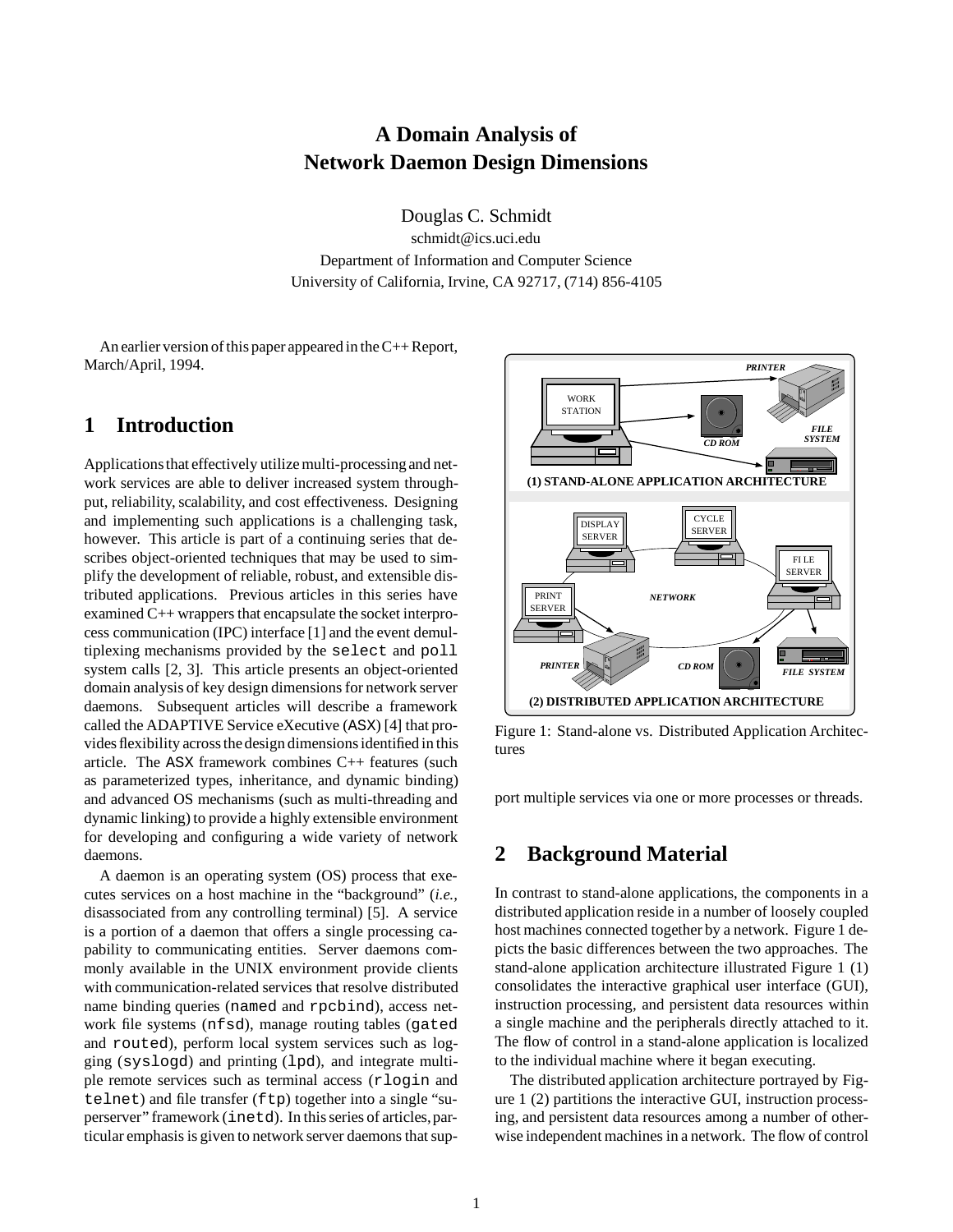in a distributed application migrates between different machines during run-time. This allows certain application services (*e.g.,* database access, high-resolution graphics) to be delegated to run on hosts that possess specialized processing attributes such as high-speed disk controllers, large amounts of memory, or enhanced floating point performance. This delegation of responsibilities is beneficial since it permits the sharing of expensive peripherals (such as high-capacity file servers and high-volume printers) by a number of users and applications.

A network of diskless X-terminals is a relatively common example of a distributed architecture. In this environment a number of decentralized components collaborate to provide GUI-based computing services to end-users. The interactive GUI is typically managed by the X server on each X-terminal; the instruction processing capabilities are provided by the client host(s) where all or part of an application's services run; and access to persistent resources (such as databases and object managers) is mediated by one or more file servers. Interoperability is possible as long as the protocols used to inter-communicate between these separate components are compatible. Therefore, the networks, operating systems, hardware platforms, and programming languages in an X-terminal environment may be completely heterogeneous.

Although distributing services among machines in a network offers many potential advantages, distributed applications are often significantly more difficult to design, implement, debug, optimize, and monitor than their stand-alone counterparts. To handle the requirements of distributed applications, developers must address many topics (such as service partitioning and load balancing across process and host boundaries) that are either irrelevant or are less problematic for stand-alone applications. Object-oriented design and implementation techniques offer a variety of principles, methods, and tools that may help to alleviate much of the complexity related to developing and configuring distributed applications, in particular *accidental complexity* [6].

Accidental complexity is an artifact of limitations with tools and techniques used to develop software systems within an application domain. One common example of accidental complexity is the lack of type-safe, portable, and extensible system call interfaces and reusable component libraries. Debuggers are another source of accidental complexity. Many debuggers do not function properly when used on multithreaded programs containing IPC calls. Yet another source of accidentally complexity arises from the widespread use of algorithmic decomposition. Many distributed applications are developed using algorithmic decomposition techniques that frequently result in non-extensible system architectures.

Inherent complexity, on the other hand, is a consequence of fundamental properties of a domain that complicate application development. For example, inherently complex aspects of developing reliable and efficient distributed application services involve detecting and recovering from transient network and host failures and minimizing the impact of communication latency on application performance. Likewise,

determining *how* to partition an application into separate services and *where* to distribute these services throughout a network are also inherently complex development issues.

In recent years, a number of approaches have been developed to alleviate the dual problems of accidental and inherent complexity mentioned above. Two generally successful techniques that have been widely employed to reduce the complexity of network daemon implementation, configuration, and use are (1) the development of reusable component libraries and (2) the development of automated daemon configuration tools.

*RPC-based toolkits* and *daemon control frameworks* are notable examples of reusable component libraries and automated daemon configuration tools, respectively. RPCbased toolkits include the OSF Distributed Computing Environment (DCE), the Open Network Computing (ONC+) transport-independent RPC facility, and the Common Object Request Broker Architecture (CORBA). Daemon control frameworks include the inetd superserver that originated with BSD UNIX, the listen port monitoring facility available with System V Release 4 (SVR4) UNIX, and the Service Control Manager from the Windows NT operating system.

RPC-based toolkits and daemon control frameworks automate many tedious and error-prone activities associated with developing distributed applications. These activities include defining service interfaces, performing presentation layer conversions, registering services with endpoint port mappers, locating and selecting remote services, authenticating and authorizing clients, ensuring data security, demultiplexing packets, and dispatching client requests to service providers.<sup>1</sup>

Although they have proven to be quite useful in practice, many RPC-based toolkits and daemon control frameworks were developed without adequate consideration of objectoriented techniques and advanced OS mechanisms. This fact complicates component reuse and limits functionality. For example, the standard version of inetd is written in C and its implementation is characterized by a proliferation of global variables, a lack of information hiding, and an algorithmic decomposition that deters fine-grained reuse of its internal components. Likewise, inetd, listen, and the Service Control Manager do not provide fully automated support for (1) dynamically linking services into the daemon controller's process address space at run-time and (2) executing these services concurrently via one or more threads. Therefore, developers who want to benefit from these advanced OS mechanisms must manually program them into their applications.

### **3 Network Daemon Design Dimensions**

The increased availability of advanced OS mechanisms (such as multi-threading and explicit dynamic linking), cou-

<sup>&</sup>lt;sup>1</sup>A thorough discussion of these topics is beyond the scope of this paper; see [5] for additional details.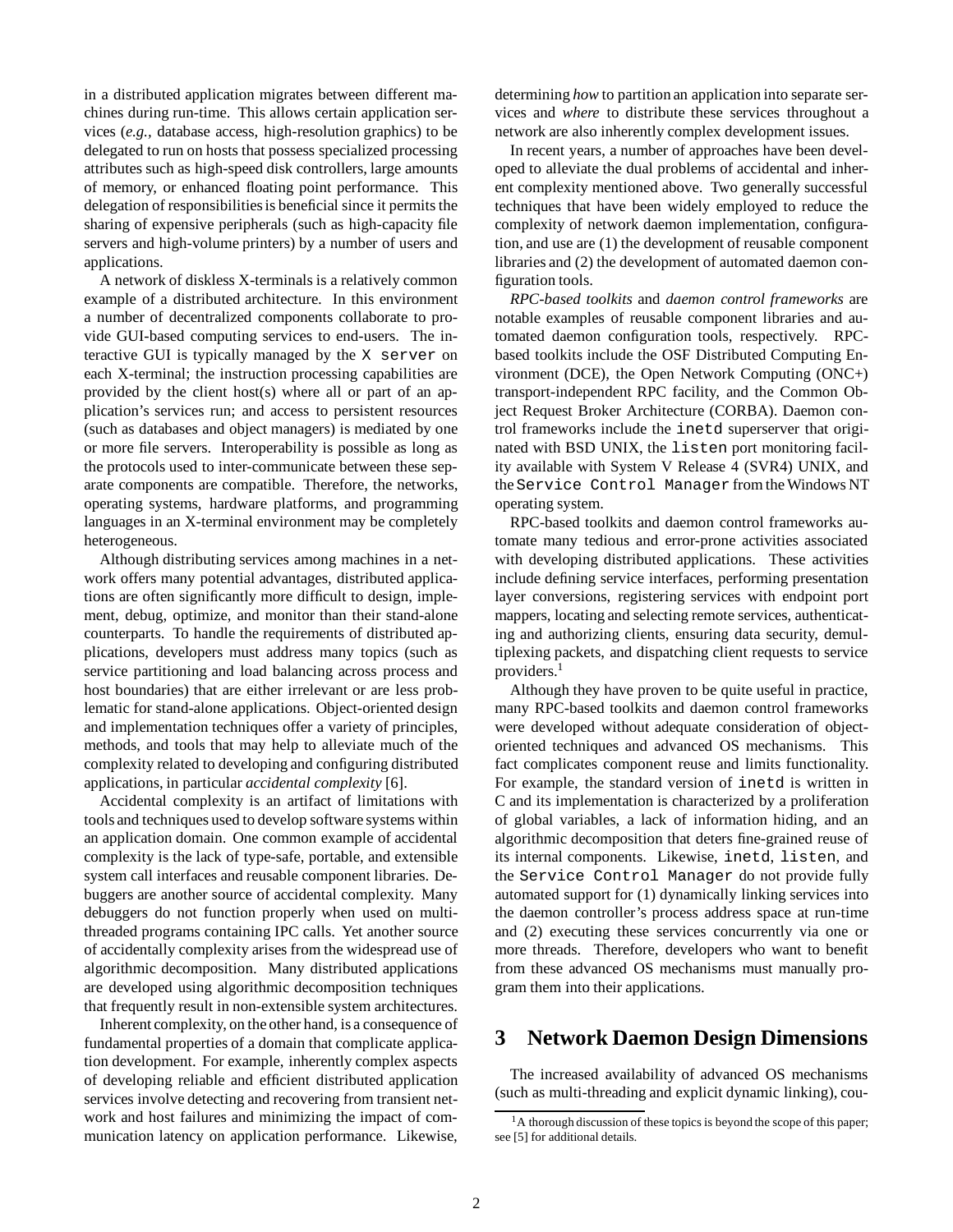

Figure 2: Network Daemon Design Dimensions

pled with the growing adoption of C++ and object-oriented methods, provides an opportunity to re-examine and revise conventional techniques for developing network daemons. To reap significant benefits from object-oriented methods and advanced OS mechanisms, it is important to gain a general understanding of the basic architectural choices that are repeatedly faced by network daemon developers. This paper provides a *domain analysis* of key dimensions that characterize the design of network daemons. This analysis has been used to guide the object-oriented design and implementation of components in the ASX framework.

A domain analysis is an incremental, feedback-driven process that examines an application domain to identify its key abstractions. Common application domains include window systems, databases, network server daemons, distributed applications, and operating system kernels. The key abstractions that are identified via analysis constitute the "vocabulary" of the application domain [7]. For example, tasks, threads, memory objects, and communication ports are several key abstractions in the domain of micro-kernel operating systems [8].

A thorough domain analysis yields several significant benefits. First, identifying and concisely defining the vocabulary of key abstractions within a domain enables developers to communicate more effectively with one another. Second, domain analysis separates development concerns into two general categories: (1) those that are common to the domain and (2) those that are specific to a particular application. By focusing on the common concerns, developers may recognize opportunities for adapting or building reusable software components. These components may be integrated to form a stable application framework that helps to reduce subsequent development effort. Ideally, the application-specific concerns also may be handled by extending well-defined portionsof a framework using language features like inheritance, dynamic binding, and parameterized types.

Within the domain of network daemons, developers must carefully consider the (1) protocol and service dimensions, (2) cooperation and communication dimensions, (3) daemon architecture dimensions, (4) concurrency dimensions, and (5) configuration dimensions listed in Figure 2. These five dimensions were identified by generalizing from practical design and implementation experience with a number of distributed applications ranging from on-line transaction processing systems [3], PBX switch performance monitoring systems [9], and multi-processor-based communication subsystems [4].

Each of the five dimensions discussed below offer a set of relatively orthogonal design alternatives. These alternatives are examined to define the vocabulary of the network daemon domain, illustratekey abstractions, and clarify the boundaries of the domain. Although this discussion focuses primarily upon server-related dimensions, most topics presented below are directly applicable to the design of client applications, as well.

#### **3.1 Protocol and Service Dimensions**

A protocol is a set of rules that dictate how data and control information is exchanged between communicating entities. These entities may include one or more clients, servers, or peers interacting within a networked operating environment. A service is generally defined as either: (1) a single capability offered by a server daemon (such as the echo service provided by the inetd superserver), (2) a collection of capabilities offered by a server daemon (such as the inetd superserver itself), or (3) a collection of server daemons that cooperate to achieve a common task (such as a collection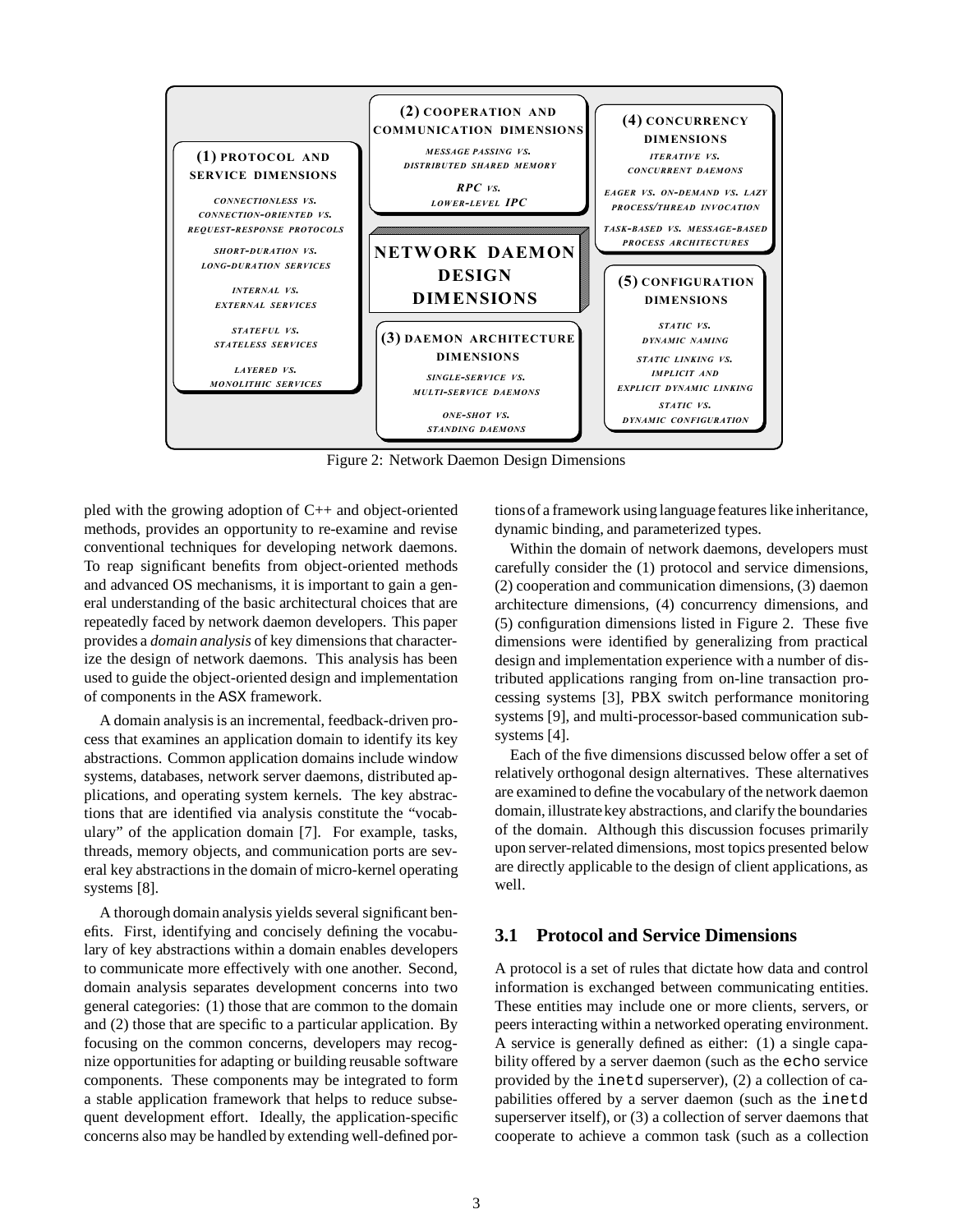of rwho daemons in a LAN subnet that periodically broadcast and receive status information reporting user activities to other hosts). Unless otherwise indicated, this article uses the first definition of service, *i.e.,* a portion of a daemon that offers a single capability to communicating entities.

Services are implemented by protocols that shield applications from many low-level details of the underlying communication subsystem. For instance, the telnet application provides a remote login service implemented via the telnet protocol. The telnet protocol [10] precisely defines the format of messages exchanged to indicate terminal characteristics, negotiate options, and control the flow of data for users that access resources on remote hosts connected via a TCP/IP network. As shown in Figure 3 (1), a single protocol (such as TCP) may be used to implement a number of network services (such telnet, DNS, ftp, and the X server from the standard MIT X windows system). Likewise, a service (such as "reliable, in-sequence, non-duplicated data delivery") may be implemented by multiple protocols (such as TCP, TP4, SPX, VMTP, and XTP), as shown in Figure 3 (2).

When creating distributed applications, developers implicitly or explicitly select from among the following protocol and service dimensions:

 **Connectionless vs. Connection-Oriented vs. Request-Response Protocols:** *Connectionless protocols* (such as CLNP, IP, and UDP) provide an unreliable, message-oriented service where each message may be routed independently. Since "best-effort" delivery semantics are used, there is no guarantee that a particular message will arrive at its destination. Connectionless protocols are used by applications (such as rwho daemons) that tolerate some degree of loss. They also form the foundation for higher-layer reliable protocols.

*Connection-oriented* protocols (such as TCP, TP4, SPX, and XTP) provide a reliable, sequenced, non-duplicated data delivery service for applications. These protocols are typically used for long-duration applications that are not loss tolerant. To enhance performance and ensure reliability, connection-oriented protocols exchange and maintain state information at the sender and/or receiver. In addition, connection-oriented protocols offer different types of data framing semantics. For example, TCP is a bytestreamoriented protocol that does not preserve application message boundaries. Therefore, if an application makes four send calls to transmit four distinct messages only a single TCP segment may be transmitted to a receiver. If the application requires message-oriented delivery, the receiver must perform extra processing to extract and re-frame the four messages from the single segment it received. This is a relatively simple operation if messages always possess equal lengths and network errors do not occur; otherwise, it may be a non-trivial problem. Message-oriented delivery semantics are offered by protocols such as TP4 and XTP.

*Request-response protocols* (such as the RPC protocols used by ONC+ or DCE) provide a reliable, transactionoriented service that is commonly used for short-duration exchanges of messages between clients and server(s) located



in a LAN environment. Request-response protocols may be implemented as a separate layer on top of connectionless or connection-oriented protocols. They also may be directly implemented via a reliable message-passing protocol such as VMTP [11].

 **Short-Duration vs. Long-Duration Services:** Services offered by network daemons may be classified loosely as *short-duration* or *long-duration*. Short-duration services execute in brief, typically fixed amounts of time. Computing the current time-of-day, resolving the Ethernet number of an IP address, and retrieving a disk block from a network file server are examples of relatively short-duration services. These services are often implemented using request-response RPC protocols and/or connectionless protocols such as UDP.

Long-duration services typically execute for extended, often variable lengths of time. Transferring a large file via  $ftp$ or ftam, accessing host resources remotely via telnet, or performing remote computer account backups over a network are examples of long-duration services. To improve efficiency and reliability, these services are usually implemented with connection-oriented protocols.

 **Internal vs. External Services:** An *internal service* is executed within the same address space as the daemon that receives the request (shown in Figure 4 (1)). An *external service*, on the other hand, is executed in a different address space (shown in Figure 4 (2)). In the latter case, a master service dispatcher process may be used to monitor a set of communication ports, accept connection requests and receive data indications, and then spawn a new process to perform the requested service(s) externally. Some daemon control frameworks (such as inetd [5] and the ASX framework [4]) support both internal and external services. Inetd executes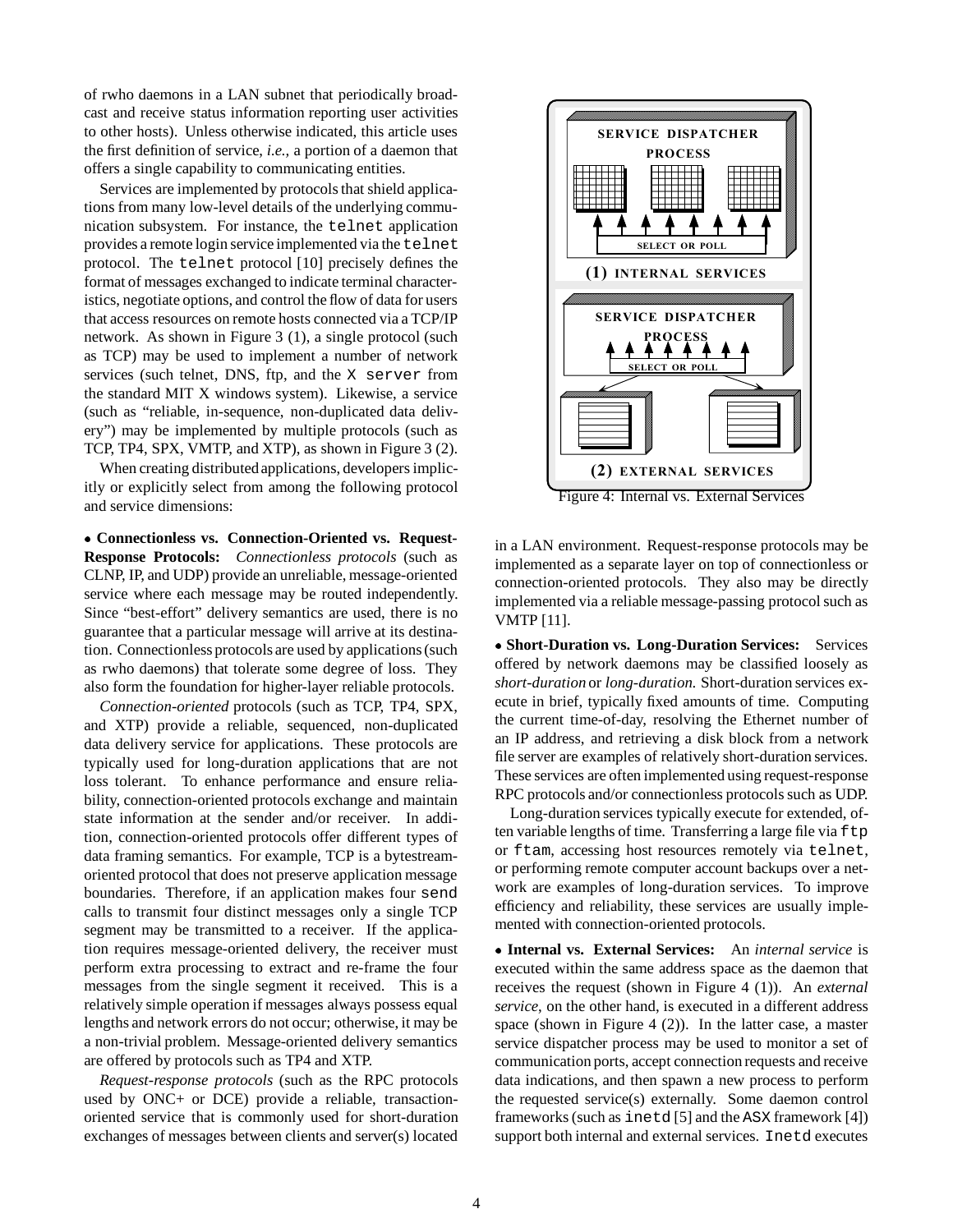

Figure 3: Relationship Between Protocols and Services

short-duration services (such as echo and daytime) internally via function-calls, whereas it executes longer-duration services (such as  $ftp$  and  $telenet$ ) externally by spawning a separate process via fork and exec.

 **Stateful vs. Stateless Services:** A *stateful*service caches certain information (such as authentication keys, identification numbers, and file handles) in the daemon to reduce communication and computation overhead. For instance, the Remote File Sharing (RFS) file system [12] is a stateful service that allows the selective sharing of resources across a network. A *stateless* service, on the other hand, retains no volatile per-connection state information in a daemon. For example, the Network File System (NFS) [13] provides distributed data storage and retrieval services that do not maintain volatile state information within a server daemon.

These two approaches tradeoff efficiency and reliability, with a suitable choice depending on factors such as the probability and impact of host and network failures. Stateless services are generally simpler to configure and reconfigure reliably, and are usually implemented via connectionless protocols. Many common network applications (such as ftp and telnet) do not require retention of persistent state information between consecutive service invocations.

 **Layered Services vs. Monolithic Services:** Certain network daemon services decompose naturally into a series hierarchically-related tasks. For instance, standard layered protocol suites (such as the Internet and the ISO OSI reference models) may be designed and/or implemented via *layered services* (illustrated in Figure 5 (1)). These inter-connected services communicate by exchanging control and data messages. Several communication subsystem frameworks have been developed to simplify and automate the development and configuration of layered services [14, 15, 16, 4]. In general, these frameworks decouple the protocol and service functionality from (1) the time and/or order in which services are composed together and (2) the processing agent(s) (*e.g.,* processes and/or threads) used to execute services at run-time.

*Monolithic* services, on the other hand, are typically implemented via clusters of functionalitythat are neither related hierarchically nor directly inter-connected. One example of



Figure 5: Layered Services vs. Monolithic Services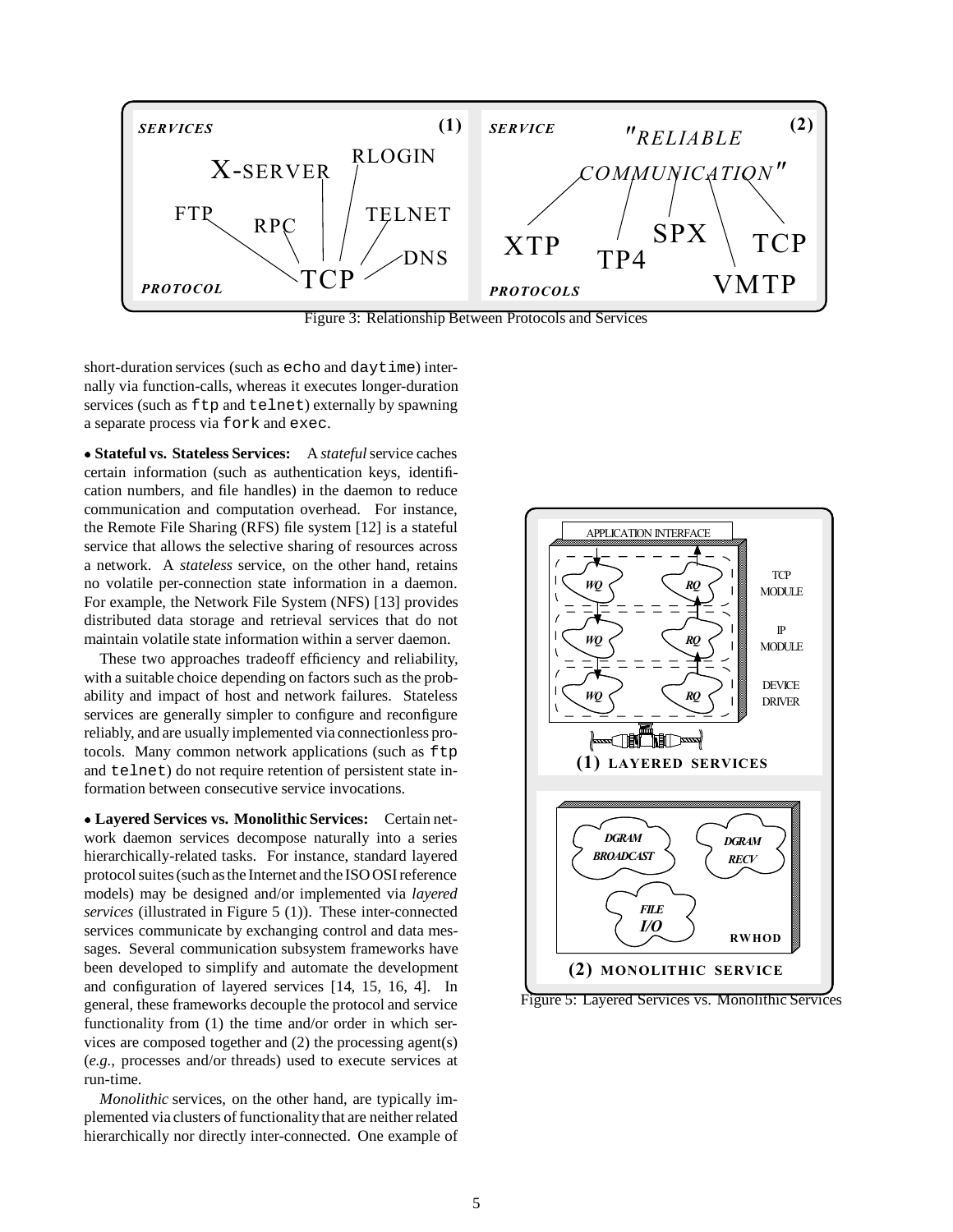a monolithic service is the standard UNIX implementation of the rwho daemon [5]. As illustrated in Figure 5 (2), the datagram broadcast and receiver functions in an rwho daemon operate in relative isolation from each other to report and store user activities within hosts on a LAN subnet.

Developers typically have the opportunity to select either layered or monolithic service architectures for structuring their network daemons. This choice involves tradeoffs between modularity, extensibility, and efficiency. There are several advantages to designing server daemons in a layered manner. First, layering enhances reuse since a number of upper-layer application components may share lower-layer services. Second, representing applications as a series of inter-connected services enables transparent, incremental enhancement of daemon functionality. Third, a modular, layered approach facilitates macro-level performance improvements by allowing the selective omission of unnecessary service functionality. In general, modular designs improve the implementation, testing, and maintenance of network daemons.

There are also several disadvantages associated with using a layered approach for developing server daemons. A common criticism of layered implementations is that their modularity introduces too much overhead. For instance, layering may cause inefficiencies if buffer sizes are not matched appropriately in adjacent layers, thereby causing additional segmentation/reassembly and transmission delays [17].

### **3.2 Cooperation and Communication Dimensions**

Separate components in a stand-alone application generally cooperate within a single address space by passing parameters via function calls and/or accessing global variables. In contrast, separate components in a distributed application must interact via more complex cooperation and communication mechanisms like the following:

 **Message Passing vs. Distributed Shared Memory:** Two widely studied cooperation models are based on *message passing* and *distributed shared memory*. Both models enable applications to interact with resources residing in separate processes executing on the same or different machines. IPC mechanisms based on message passing explicitly exchange different types of bytestream-oriented and record-oriented data. Distributed shared memory is a higher-level programming abstraction that attempts to provide applications with "network virtual memory." This article focuses on message passing communication mechanisms since distributed shared memory is primarily a research topic.

 **RPC vs. Lower-level IPC Mechanisms:** Modern operating systems provide applications with a variety of local and remote IPC mechanisms that access a wide-range of underlying communication protocol stacks such as TCP/IP, Novell IPX, SNA, and ISO OSI. RPC mechanisms available in toolkits such as DCE and ONC+ are an attractive level of abstraction for developing distributed applications.



They provide developers with a programming paradigm that closely resembles the familiar procedure calling conventions used in stand-alone applications.

To meet stringent performance, functionality, and portability requirements, however, certain applications may need to directly access lower-level IPC mechanisms such as sockets or TLI. Often these applications require long-duration, bi-directional,uninterpreted byte-stream communication services that are not well-suited to the RPC "request-response" paradigm. Lower-level IPC mechanisms are often more efficient than RPC since they allow applications to omit functionality that may not be necessary (*e.g.,* presentation layer conversions for ASCII data) and enable finer-grain control over communication behavior (*e.g.,* permitting multicast transmission and signal-driven asynchronous I/O).

#### **3.3 Daemon Architecture Dimensions**

Protocols and services do not typically operate in isolation, but instead are accessed by applications within the context of a *daemon architecture*. These daemon architectures are generally structured according to the following alternatives:

 **Single-Service vs. Multi-Service Daemons:** *Singleservice daemons* offer only one service. The rwho daemon (rwhod [5]) is an example of a single-service daemon. Early versions of UNIX ran standard network services (such as  $ftp$ and telnet) as distinct single-service daemons that were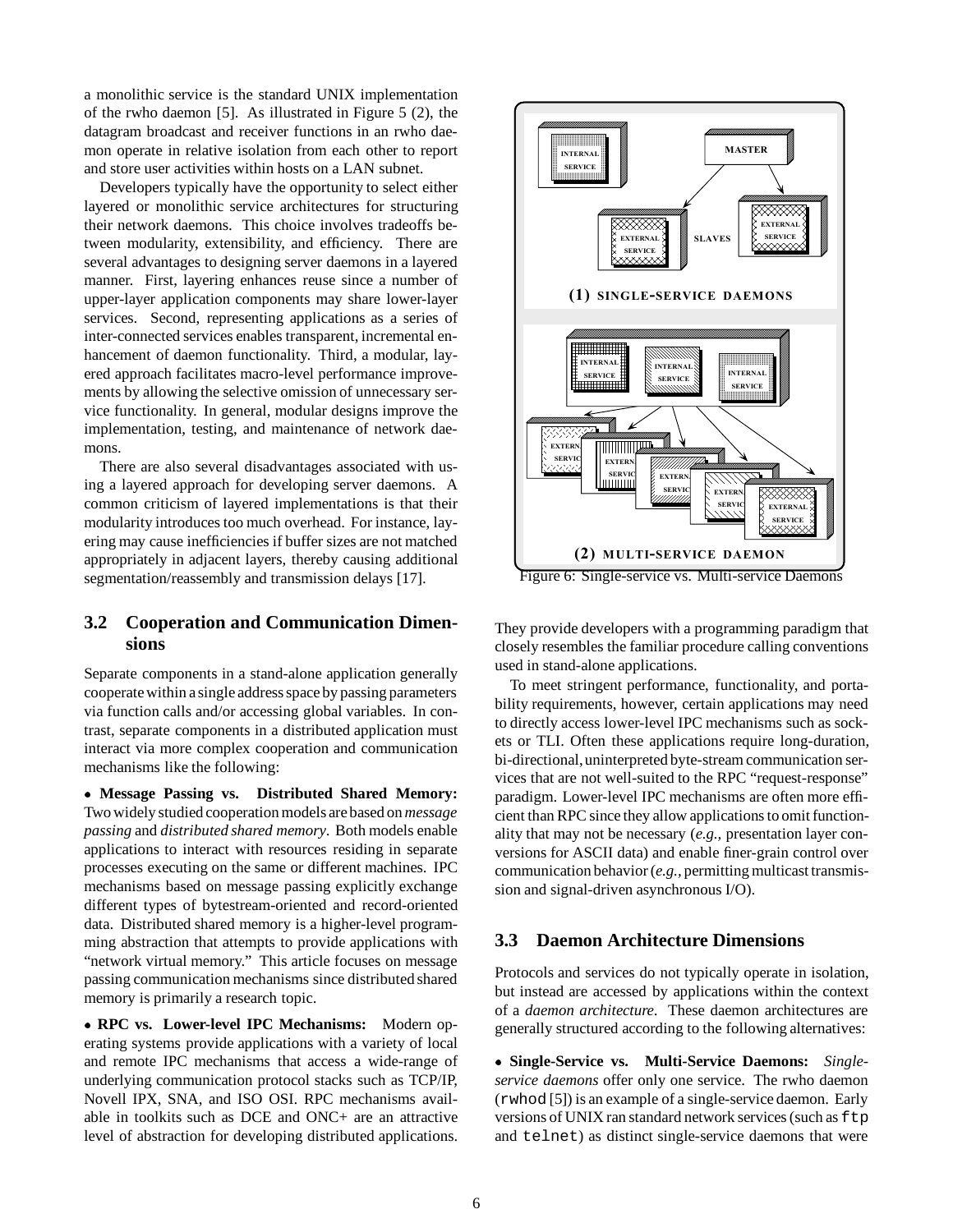

Figure 7: One-shot vs. Standing Daemons

initiated at OS boot-time [5]. Each instance of a service was executed externally in a separate process.

As the number of system daemons increased, however, this statically configured, single-service per-process approach revealed several limitations that are addressed by *multi-service daemons* such as inetd and listen. Multi-service daemons offer more than one service by integrating a collection of single-service daemons into one administrative unit. This approach helps to (1) reduce the consumption of OS resources (such as process table slots) by spawning daemons "on-demand," (2) simplify daemon development and reuse common code by automatically performing daemonization<sup>2</sup> operations, transport endpoint initialization, port monitoring, and service dispatching, (3) allow external services to be updated without modifying source code or terminating an executing service dispatcher process, and (4) consolidate the administration of network services via a standard set of configuration management utilities. For example, inetd is a multi-service daemon that coordinates and/or performs a wide variety of external (*e.g.*,  $f$ tp and telnet) and internal (*e.g.,* daytime and echo) services.

 **One-shot vs. Standing Daemons:** A *one-shot daemon* is spawned interactively by a master service dispatcher daemon such as inetd or listen to perform a service request in a separate thread or process (shown in Figure 7 (1)). One-shot daemons typically terminate once the request that triggered their creation completes. This approach may be less consumptive of system resources (such as memory and process table slots) since a one-shot daemon does not remain in system memory when it becomes idle.

A *standing daemon*, on the other hand, continues to run beyond the lifetime of the service request(s) it performs. Standing-daemons are often initiated at boot-time and receive connection and/or service requests via local interprocess communication (IPC) channels (such as named pipes) that are attached to a master service dispatcher daemon (shown in Figure 7 (2)). Standing-daemons improve service response time by amortizing the cost of spawning a daemon over a series of client requests. In addition, they also enable applications to reuse endpoint initialization, connection establishment, port demultiplexing, and service dispatching code.

#### **3.4 Concurrency Dimensions**

Daemons may associate one or more OS processes or threads with one or more services offered by a distributed application, leading to the following concurrency alternatives:

 **Iterative vs. Concurrent Daemons:** An *iterative daemon* handles each client request in its entirety before servicing subsequent requests. Moreover, while processing the current request, an iterative daemon either queues or ignores additional requests. This iterative structure is most suitable for (1) short-duration services that exhibit minimal variation in their execution time (such as the standard Internet echo and daytime services) and (2) infrequently run services (such as a remote file system backup service that runs nightly when systems are lightly loaded).

Iterative daemons are relatively straight-forward to design and implement since they often execute their service requests internally within a single process address space, as shown by the following pseudo-code:

```
void iterative_daemon (void)
{
   initialize listener endpoint(s)
   for (each new client request)
   {
      retrieve request from input queue
      perform requested service
      if (response required)
         send response to client
   }
}
```
As a consequence of this iterative structure, the processing of each request is serialized at a relatively coarse-grained level (*e.g.,* at the interface between the application and the transport layer). However, this coarse-grained level of concurrency potentially underutilizes the processing resources (such as multiple CPUs) and OS features (such as support for parallel DMA transfer to/from I/O devices) available on a host platform. In addition, iterative daemons may also prevent clients from making progress while they are blocked awaiting their turn. Client-side blocking tends to complicate retransmission timeout calculations. This, in turn, triggers

 $2$ Daemonization typically involves (1) dynamically spawning a new process, (2) closing all unnecessary file descriptors, (3) changing the current working directory to the root directory, (4) resetting the file access creation mask, (5) disassociating from the controlling process group and the controlling terminal, and (6) ignoring terminal I/O-related signals [5].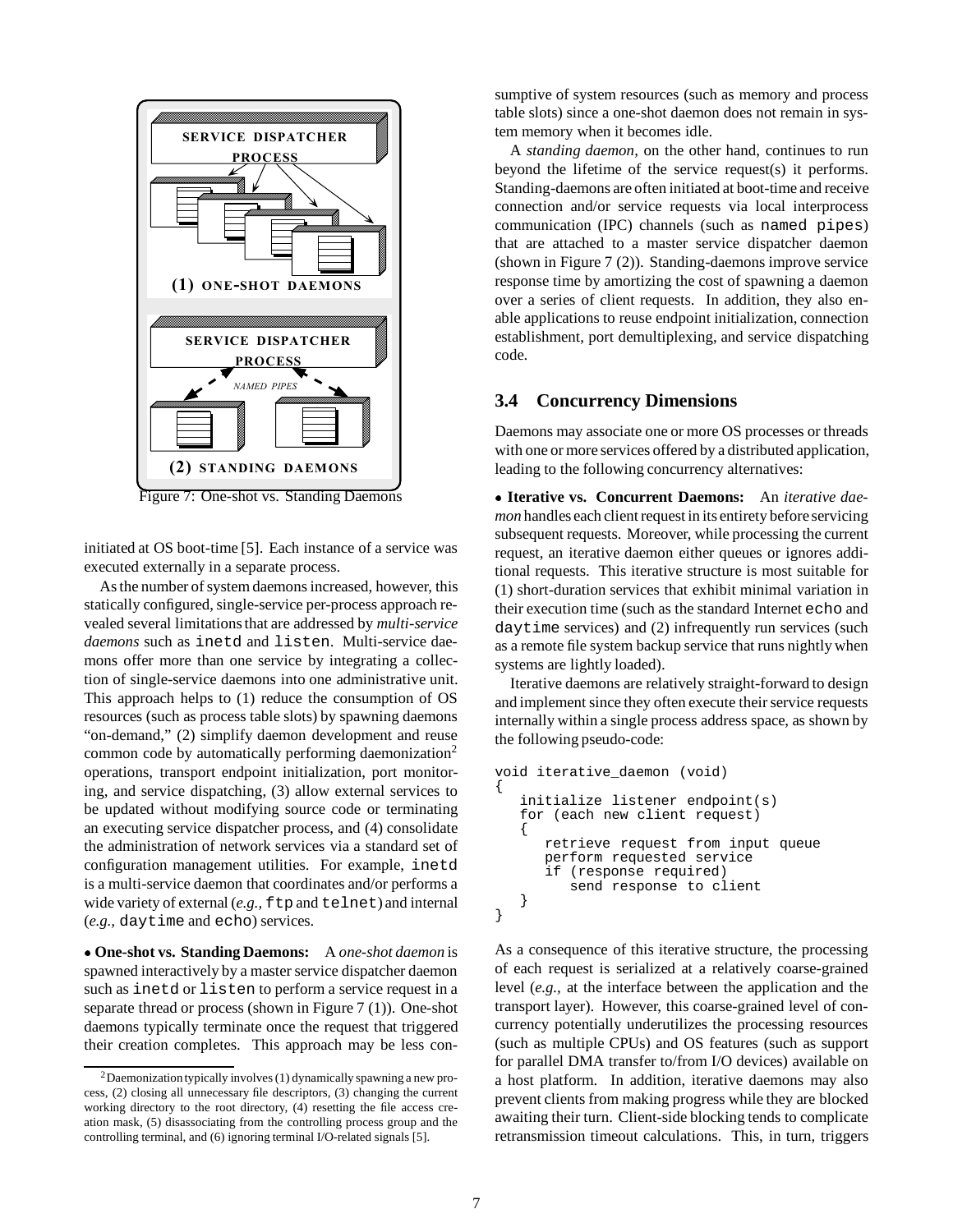excessive network traffic and may result in duplicate requests being received by a server.

A *concurrent daemon*, on the other hand, handles multiple requests from clients simultaneously. Depending on the OS and hardware platform, a concurrent daemon either executes its services on multiple CPUs or time-slices its attention between separate services on a single CPU. If the server is a single-service daemon, multiple copies of the same service may run simultaneously. Moreover, if the server is a multiservice daemon, multiple copies of different services may also run simultaneously.

Concurrent daemons are well-suited for I/O-bound and/or long-duration services that require a variable amount of time to execute. Unlike iterative daemons, concurrent daemons allow more fine-grained synchronizationtechniques that serialize requests at an application-defined level (such as recordlevel locking in a database). This requires concurrency control mechanisms (such as semaphores or mutex locks [18]) that ensure robust cooperation and sharing of data between simultaneously active processes and threads.

Multi-threading mechanisms are rapidly becoming available on most OS platforms [18]. A thread is an independent series of instructionsexecuted withina single process address space. This address space may be shared with other independently executing threads. Threads are often characterized as "lightweight processes" since they maintain minimal state information, require less overhead to spawn and synchronize, and inter-communicate via shared memory rather than message passing [19]. Under certain circumstances, it is advantageous to implement concurrent daemons that perform multiple service requests in separate threads rather than separate processes. For example, cooperating services that frequently reference common memory-resident data structures are often simpler and more efficient to implement via threads.

Executing all services via threads within the same address space potentially reduces daemon robustness, however. This problem occurs since separate threads within a single process are generally not protected from one another in order to minimize time and space overhead. Therefore, one faulty service may corrupt global data shared by services running in other threads in the process. This may produce incorrect results, crash an entire process, or cause a daemon to hang indefinitely. To increase robustness, many traditional concurrent daemons are implemented as external services. For example, services that base their security mechanisms on process ownership (such as the Internet ftp and telnet) are typically implemented as external services to prevent accidental or intentional access to unauthorized resources.

Concurrent daemons are often structured with a master service dispatcher that spawns a separate slave process or thread to perform each request asynchronously. Typically, the master dispatcher process continues to listen for new requests, as follows:

```
void concurrent_daemon_master (void)
{
   initialize listener endpoint(s)
   for (each new client request)
```

```
{
      retrieve request from input queue
      if (one-shot daemon)
         spawn new slave process or thread
     pass request to the slave process
         or thread that performs the
         requested service
   }
}
```
The slave portion of a concurrent daemon generally executes within a separate process or thread using the following algorithm:

```
void concurrent_daemon_slave (void)
{
   for (each request from master daemon)
   {
      perform requested service
      if (response required)
         send response to client
      if (slave is a one-shot daemon)
         terminate
   }
}
```
In most modern operating systems, concurrent processing of multiple service requests is supported directly by the OS. The OS handles all process and thread management activities required to schedule, suspend, and resume. Moreover, if multiple CPUs are available, daemon services may execute in parallel [18].

A concurrent daemon may also be designed to handle multiple requests simultaneously within a single-threaded process. For instance, the standard X server from the MIT X windows system operates as a single-threaded concurrent daemon. Single-threaded concurrent daemons may be implemented by explicitly time-slicing their attention to each request via techniques such as port demultiplexing(*e.g.,* select or poll), non-blocking I/O, or signal-based userlevel coroutines. The following pseudo-code illustrates the typical style of programming used for a single-threaded concurrent daemon based on select or poll: 3

```
void single_threaded_concurrent_daemon (void)
{
   initialize listener endpoint(s)
   for (i){
      wait for client requests on
        multiple endpoints simultaneously
      for (each active client request)
      {
         perform request
         if (response is necessary)
            send response to client
      }
   }
}
```
 $3$ It is tempting to decompose a network daemon's internal architecture by refining these algorithmic pseudo-codeexamples directly. As subsequent articles demonstrate, however, structuring daemonsvia object-oriented techniques results in significantly more modular, extensible, and reusable server designs and implementations.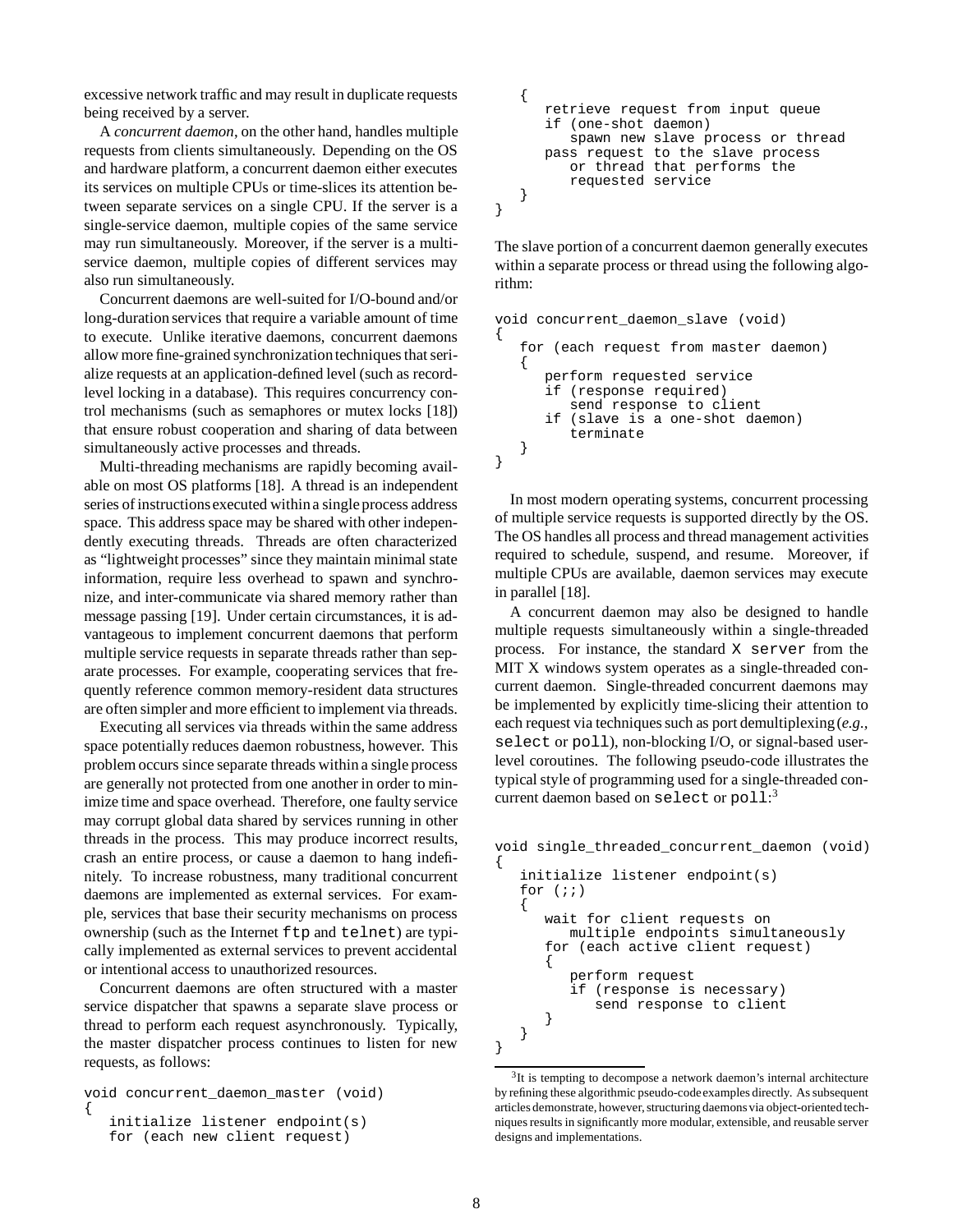Compared with full-fledged OS support for multithreading, single-threaded concurrency techniques possess several limitations. They are generally complicated to program since developers must manually perform process preemption by explicitly yielding the thread of control periodically and manually saving and restoring context information during service suspension and resumption. Moreover, each request must be executed for a sufficiently short duration so it appears to clients that requests are being handled concurrently rather than sequentially. Another limitation with single-threaded concurrent daemons is that their performance may be greatly reduced if an OS blocks all services in an entire process whenever one service makes a system call or incurs a page fault. Multi-threading mechanisms in many modern operating systems [18, 20] overcome these performance limitations by allowing preemptive, fully parallel execution of independent services running in separate threads.

Both iterative and concurrent daemons may offer multiple services or simply a single service. For example, inetd is a concurrent multi-service daemon with respect to its external services, whereas it is an iterative, multi-service daemon with respect to its internal services. Other daemon control frameworks (such as the ASX framework [4]) offer more flexible support for concurrent execution of both internal and external services.

 **Eager vs. On-demand vs. Lazy Process/Thread Invocation:** Several process- and thread-based invocation mechanisms help developers optimize concurrent daemon performance. The alternatives discussed below enable developers to adaptively tune daemon concurrency levels to match client demands and available OS processing resources. In general, the different approaches tradeoff decreased startup overhead for increased resource consumption.

*Eager invocation* pre-spawns one or more OS processes or threads at daemon creation time. These "warm-started" execution resources form a pool that helps improve response time by reducing service startup overhead. Depending on factors such as number of available CPUs, current machine load, or the length of a client request queue, this pool may be expanded or contracted dynamically. *On-demand invocation* spawns a new slave process or thread in response to the arrival of client requests. This eliminates unnecessary resource consumption at the expense of higher costs for starting services. *Lazy invocation* does not immediately spawn a process when a client request is received. Instead, a timer is set and the request is handled iteratively by the daemon. If the timer expires a new slave process is automatically spawned to continue processing the service independently from the master service dispatcher process [21].

 **Task-based vs. Message-based Process Architectures:** A process architecture represents a binding between various units of application services processing (such as layers, functions, connections, and messages) and various structural configurations of logical and/or physical CPUs [22]. The process architecture is one of several factors (along with protocol, bus, memory, and network interface characteristics) that significantly impact network daemon performance.

The three basic elements that form the foundation of a process architecture are (1) the *processing elements* (CPUs), which are the underlying execution agents for daemon code, (2) *data and control messages*, which are typically sent and received from one or more applications and network devices, and (3)*service processing tasks*, which perform services upon messages as they arrive and depart. Based upon this classification, two basic types of process architectures may be distinguished: *task-based* and *message-based*.

In general, task-based process architectures structure multiple CPUs according to units of daemon service functionality. Conversely, message-based process architectures structure the CPUs according to the control and data messages received from applications and network interfaces. The choice of process architecture affects key sources of application performance overhead (such as context switching, synchronization, scheduling, and data movements costs), as well as influencing demultiplexing strategies and protocol programming techniques [15]. An in-depth survey of alternative process architectures appears in [23].

#### **3.5 Configuration Dimensions**

A complete network server daemon is typically created by configuring together its constituent services at static link-time or during daemon execution. The steps required to configure a network daemon involve (1) naming and locating a set of relevant services and (2) linking these services into the address space of one or more daemons. These configuration steps may be performed statically and/or dynamically, as discussed below:

 **Statically Named vs. Dynamically Named Services:** *Statically named services* bind the name of a service onto object code that exists at compile-time and/or static link-time. For example, the internal services offered by inetd (such as echo and daytime) are statically named via "built-in" functions stored internally within inetd.

*Dynamically named services*, on the other hand, defer the binding of a service name onto the object code that implements the service. Therefore, the code need not be identified, nor even exist, until a daemon begins executing the corresponding service at run-time. A common example of dynamic naming is demonstrated by inetd's external services (*e.g.,* rlogin and ftp). These services may be updated by modifying the inetd.conf configuration file and sending the SIGHUP signal to the inetd process. When inetd receives this signal, it re-reads its configuration file and reinitializes the services it offers.

 **Static vs. Dynamic Linking:** *Static linking* is a technique for creating a complete executable program by binding together all its object files at compile-time and/or static linktime (shown in Figure 8 (1)). *Dynamic linking*, on the other hand, inserts and/or removes object files into or from the address space of a process when a program is initially invoked or later during run-time (as shown in Figure 8 (2)). Modern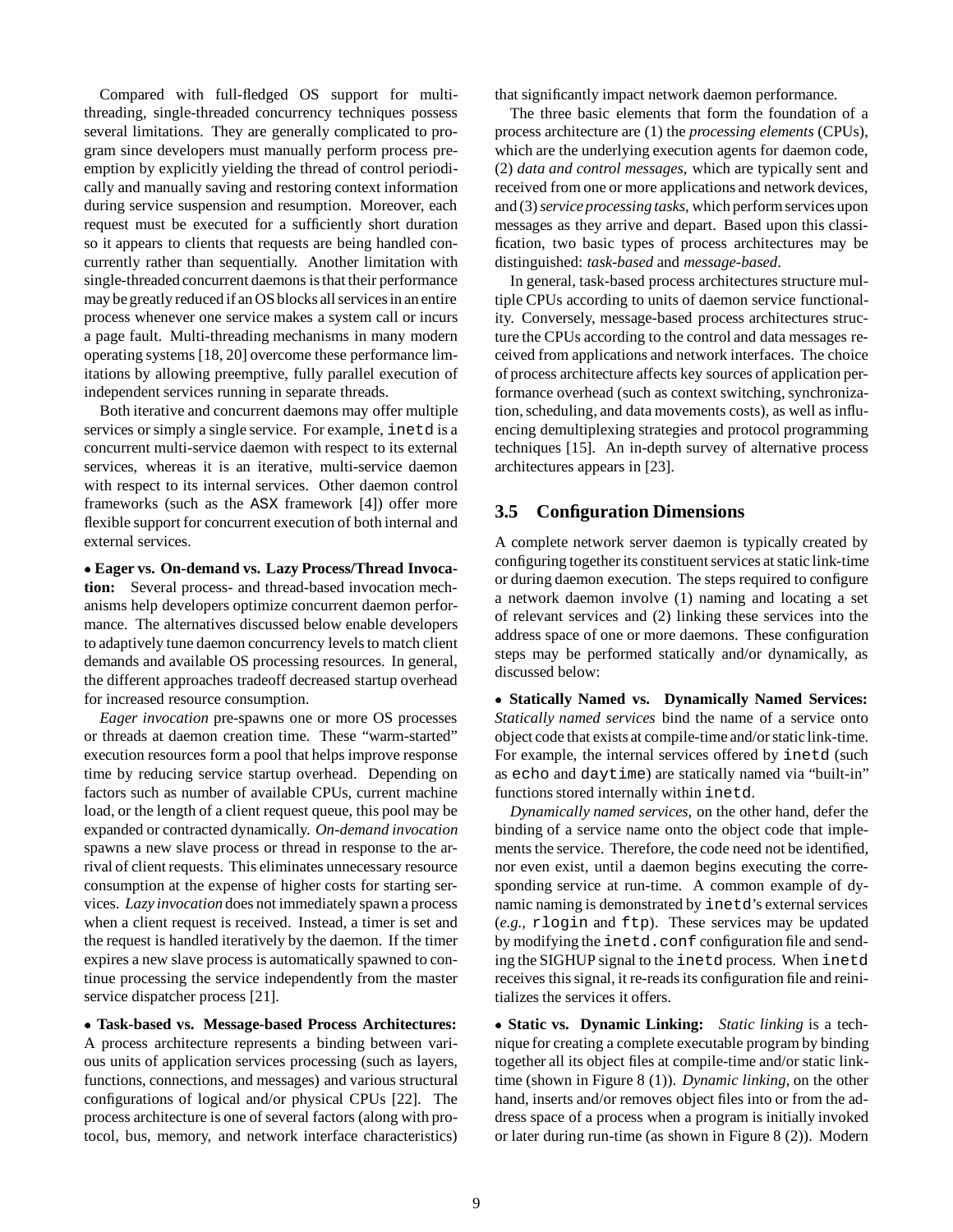

Figure 8: Static Linking vs. Dynamic Linking

operating systems generally support both *implicit* and *explicit* dynamic linking:

- Implicit dynamic linking defers most address resolution and relocation operations until a dynamically linked function is first referenced. This "lazy evaluation" technique minimizes link editing overhead during daemon initialization. Implicit dynamic linking is used to implement *shared libraries* [24], also known as *dynamiclink libraries* (DLLs) [20]. Ideally, only one copy of shared library code exists, regardless of the number of processes that are simultaneouslyexecuting the library's code. Therefore, in many circumstances shared libraries reduce the memory consumption of both a process in memory and the corresponding program image stored on disk.
- Explicit dynamic linking allows an application to obtain, utilize, and/or remove the run-time address bindings of certain symbols defined in shared object files. Widely available explicit dynamic linking facilities include the dlopen/dlsym/dlcloseroutines in SVR4 and the LoadLibrary/GetProcAddress routines in the WIN32 subsystem of Windows NT. Developers must carefully consider the subtle tradeoffs between flexibility and time/space efficiency when choosing between dynamic and static linking ([24] enumerates many of the tradeoffs).

 **Static vs. Dynamic Configuration:** In the context of network daemons, *staticconfiguration*refers to the process of initializing a daemon that contains statically named internal and/or external services. In this case, a daemon's services

are not extensible at run-time, which may be necessary for secure daemons that contain only "trusted" services.

*Dynamic configuration*, on the other hand, refers to the process of initializing a daemon that offers dynamically named internal and/or external services. When combined with dynamic linking and process/thread creation mechanisms, the services offered by dynamically configured daemons may be extended flexibly at invocation-time or during run-time. This type of flexibility is appealing since it facilitates the following configuration-related activities:

- *Functional Subsetting* dynamic configuration simplifies the steps necessary to produce subsets of functionality for application families developed to run across a range of platforms. For example, by enabling the finegrain addition, removal, or modification of services, explicit dynamic linking allows the same application framework to be used for space efficient ROM-based applications, as well as for larger GUI-based distributed applications.
- *ApplicationWorkload Balancing* It is difficult to determine the relative processing characteristics of application services *a priori* since workloads often vary at runtime. Therefore, it may be necessary to experiment with alternative configurations that locate application services on different host machines throughout a network. For example, developers may have the opportunity to place certain services (such as image rendering) on either side of a client/server application. Bottlenecks may result if many services are configured into the serverside of an application and too many active clients simultaneously access these services. Conversely, configuring many services into the client-side may also result in a bottleneck since clients often execute on cheaper, less powerful host machines.
- *Dynamic Service Reconfiguration* Highly available distributed applications (such as mission-critical systems that perform on-line transaction processing or realtime remote process control) may require flexible dynamic reconfiguration management capabilities. For example, it may be necessary to phase new versions of a service into a daemon without disrupting its currently executing services. Explicit dynamic linking mechanisms significantly enhance the functionality and flexibility of network daemons since they enable services to be inserted, deleted, or modified at run-time *without* first terminating and restarting the underlying process or thread(s)  $[25]$ .

# **4 Concluding Remarks**

Distributed computing is a promising technology for improving collaboration through connectivity and interworking; performance through multi-processing; reliability and availability through replication; scalability, extensibility, and portability through modularity; and cost effectiveness through re